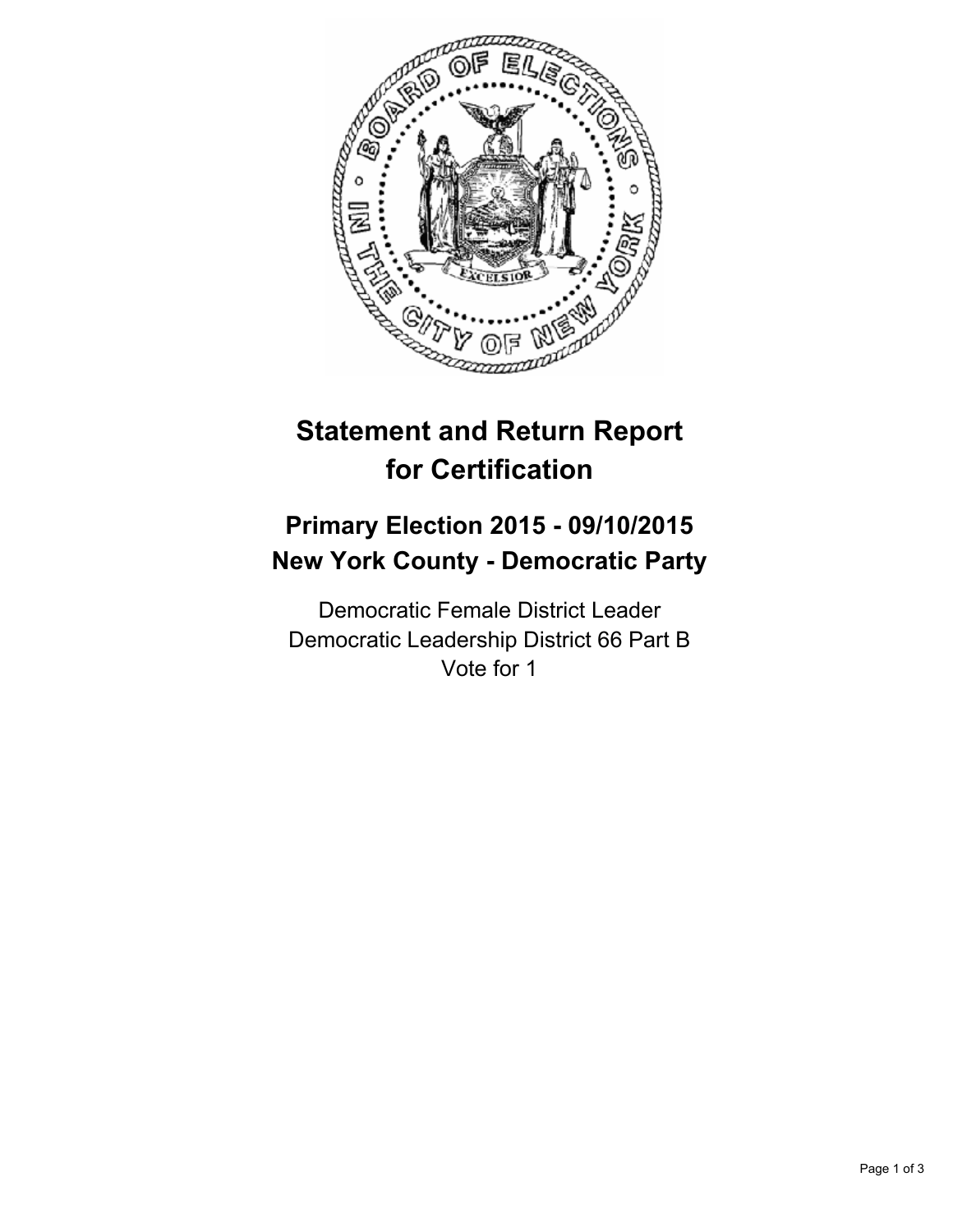

#### **Assembly District 66**

| PUBLIC COUNTER                                           | 1,260 |
|----------------------------------------------------------|-------|
| ABSENTEE/MILITARY                                        | 71    |
| <b>AFFIDAVIT</b>                                         | 9     |
| <b>Total Ballots</b>                                     | 1,340 |
| Less - Inapplicable Federal/Special Presidential Ballots | 0     |
| <b>Total Applicable Ballots</b>                          | 1,340 |
| <b>JEAN B. GRILLO</b>                                    | 415   |
| TERRI L. CUDE                                            | 861   |
| ANITA GRANINE (WRITE-IN)                                 |       |
| DENNIS NEWMAN (WRITE-IN)                                 | 1     |
| HILLARY CLINTON (WRITE-IN)                               |       |
| SUSAN T. LIN (WRITE-IN)                                  | 1     |
| UNATTRIBUTABLE WRITE-IN (WRITE-IN)                       | 2     |
| <b>Total Votes</b>                                       | 1,282 |
| Unrecorded                                               | 58    |